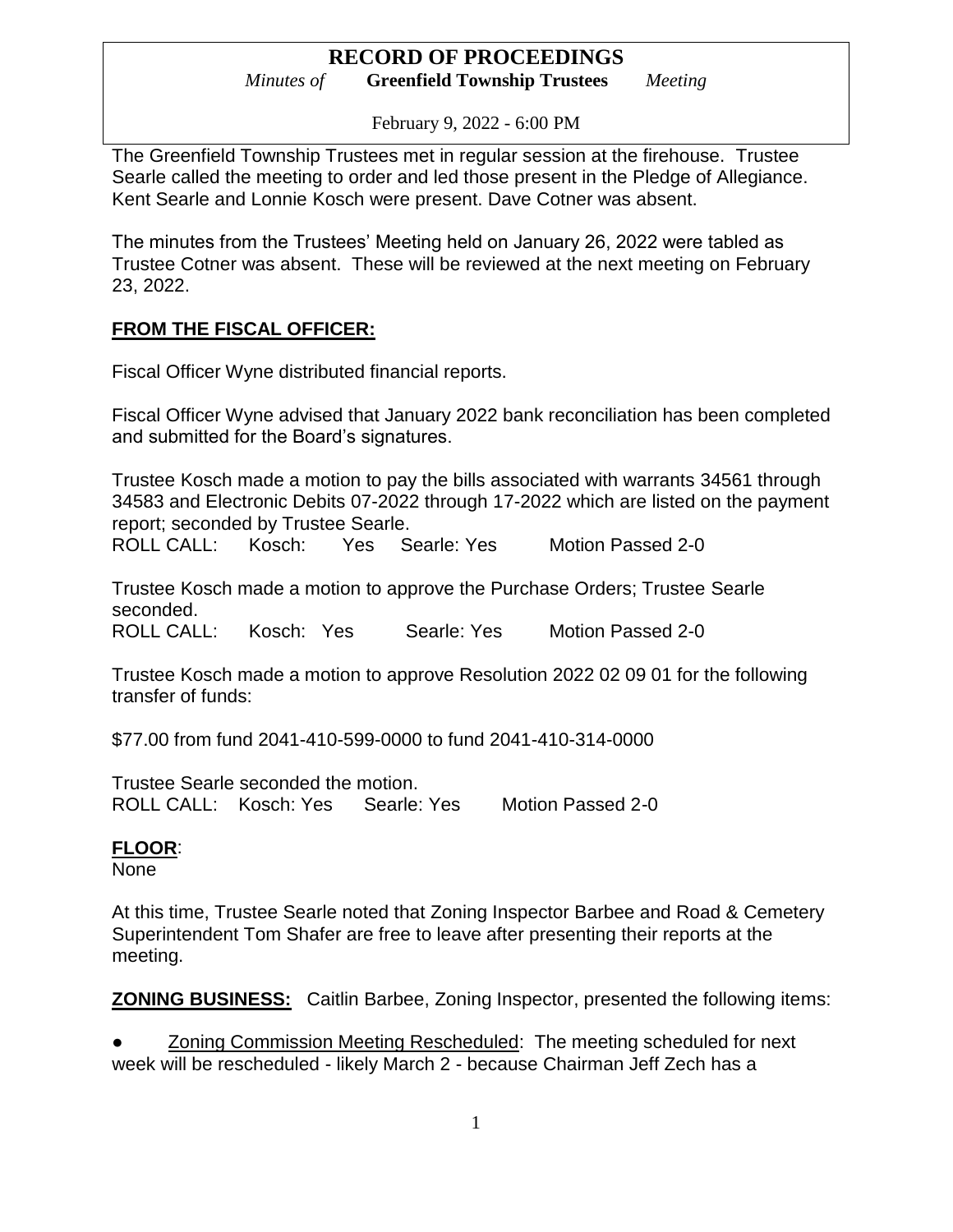February 9, 2022 - 6:00 PM

scheduling conflict. The swearing-in for Kim Wickham will be rescheduled for the next Trustees' Meeting on Feb. 23, 2022; Zoning Inspector Barbee will notify Ms. Wickham.

Date Needed for Elkins Public Hearing before Trustees: After discussion, it was determined the public hearing will be scheduled for Wednesday, February 23, 2022 at 5:30 p.m. at the Greenfield Township Firehouse, prior to the Greenfield Township Trustee's meeting.

Ms. Barbee noted the final three items of business were to be addressed by Trustee Cotner:

● Fairfield County Land Bank Demolition Grant - two properties previously identified for demolition:

- Fisher Property
- 1835 Carroll Southern Road

Trustee Cotner was planning to reach out to the Fisher family regarding their property; however, it is unknown whether he was able to get in contact with them.

Also, a letter had been sent to the property at 1835 Carroll Southern Road; however, there's no other address or phone numbers listed for them. Ms. Barbee also included a copy of the Fairfield County Land Bank form/information with the letter. Carol Jessie Williams is the name of the land owner on record. Ms. Barbee has been in touch with the Land Bank and they recommended the Township proceed with submitting their information even though the deadline is approaching. The state can then respond accordingly.

Abandoned Black Truck on State Route 158: Ms. Barbee reported the property where the truck is located is jointly owned; however, the male owner is deceased. She did send a letter to the female owner. Discussion continued as to what the Township wants the owner to do about the truck, i.e. contact the Township and they will make arrangements to remove the vehicle; or direct her to have the vehicle removed. It was determined that the owner's options would be discussed with her if and when she contacts the Township.

Junk Cars at Rental Property on State Route 158: There has been no other action or activity on this matter.

Signature Page for Zoning Resolution: Signatures are needed on this amended document. Both Trustees present signed the document. Trustee Cotner will sign at a later date.

**ROAD AND CEMETERY DEPARTMENT BUSINESS:** Tom Shafer, Road & Cemetery Superintendent, reported on the following items: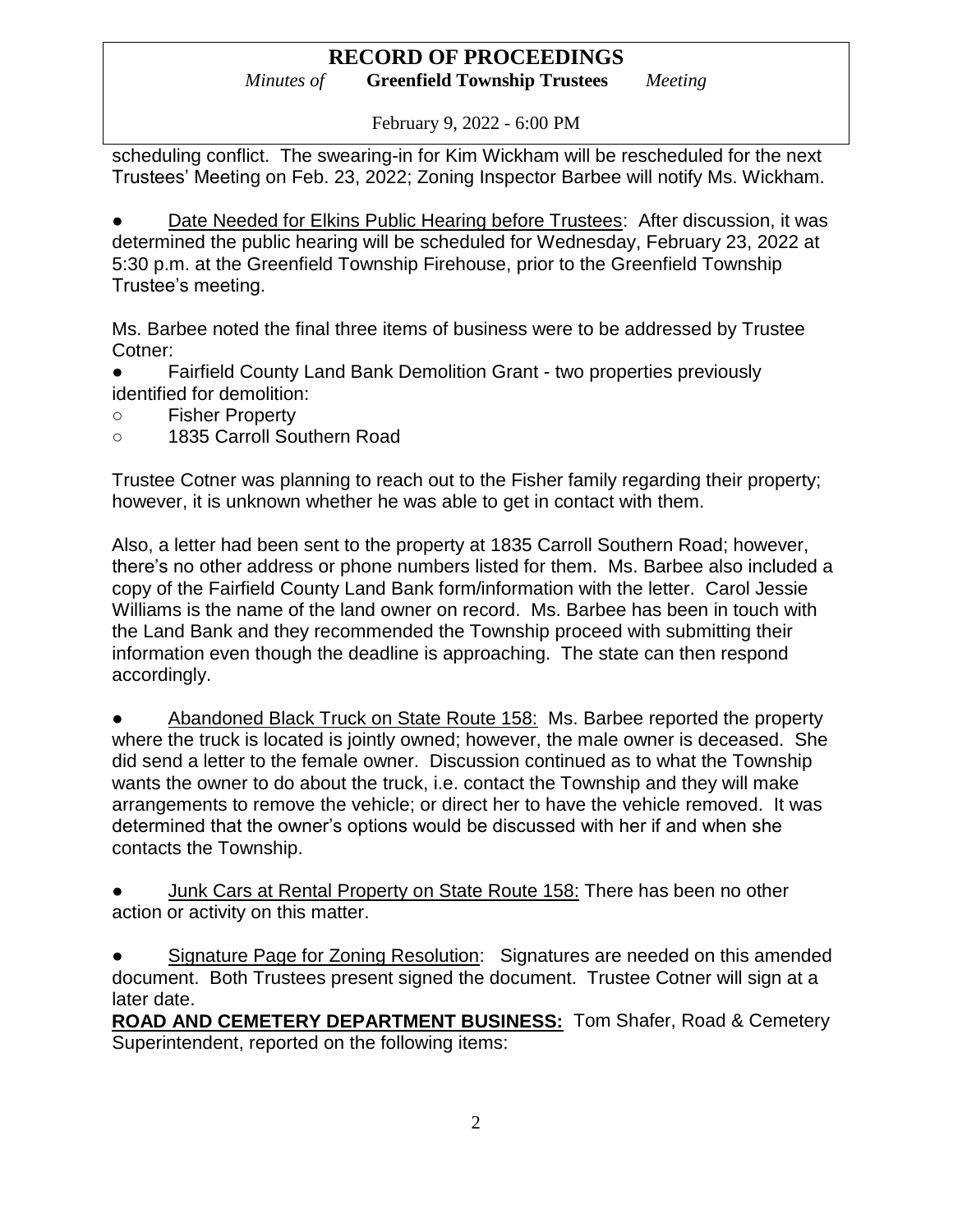February 9, 2022 - 6:00 PM

Reserve at Farms Creek: Tom reported the road specifications have not been changed on the amended plans. He'd like to see an additional eight to ten inches of aggregate added to the road specs. He plans to reach out to the subdivision engineer to discuss this with him. Trustee Searle also recommended that Tom re-send his previous email with this recommendation so it will be on the agenda when the Subdivision Regulations subcommittee meets again.

Salt Status: Tom reported having 125-150 tons of salt left on the contract. There's approximately 450 tons on-hand at this time. He'd like to wait until spring or summer to check the price and order more salt then; the money is budgeted for the purchase of salt.

Call-Back Pay for Part-Time Employee: Tom explained he had added call-back pay on the last payroll (Pay Ending 2/5/2022) for part-time employee Doug Shaw. This was for all of the hours of snow plowing that was being completed. However, Fiscal Officer Wyne questioned him regarding the call-back and advised it would need the board's approval and suggested he bring it up at the 2-9-22 meeting. Fiscal Officer Wyne explained that call back pay is normally paid to an employee who has previously worked their scheduled day but then is asked to return to work before their next scheduled work day. After discussion, the Board agreed the call-back pay would be paid for part time employees hired for snow detail as they are helping the township. Trustee Searle made a motion to pay part-time employees an hour of call-back pay (one half-hour to come into work; one half-hour to go home from work) for coming in to plow snow for the Township, retroactive to January 1, 2022. Trustee Kosch seconded the motion.

ROLL CALL: Kosch: Yes Searle: Yes Motion passed 2-0

Snow Plowing/Snow Removal Equipment: Tom discussed all the snowplowing activity that has been happening recently. Trustee Kosch inquired about specific roads and areas that needed to be plowed. Lengthy discussion continued concerning specific trucks and blades being used, and the way these blades perform on the various roadways, especially those that were chipsealed last year. Depending upon the angle of the blade and the type/style of snow plow blade, there has been some disruption to last year chip sealed roads. Tom explained that he would be looking into purchasing a different type of material - polymer - for the chip seal work to be completed later this year in the hope that it will hold up better against the snow plowing that needs to be done. It was also noted that the weather conditions, i.e. ice, then snow and the freezing temperatures, contributed to making it very difficult for plowing. Trustee Searle thanked the Road Department for doing a good job with keeping the roads cleared.

Deed Transfers: Trustee Searle raised the issue of cemetery deed transfers that was discussed at the January 26th meeting and inquired if Tom had done anything on this. Tom advised no. Fiscal Officer Wyne stated that she had been in contact with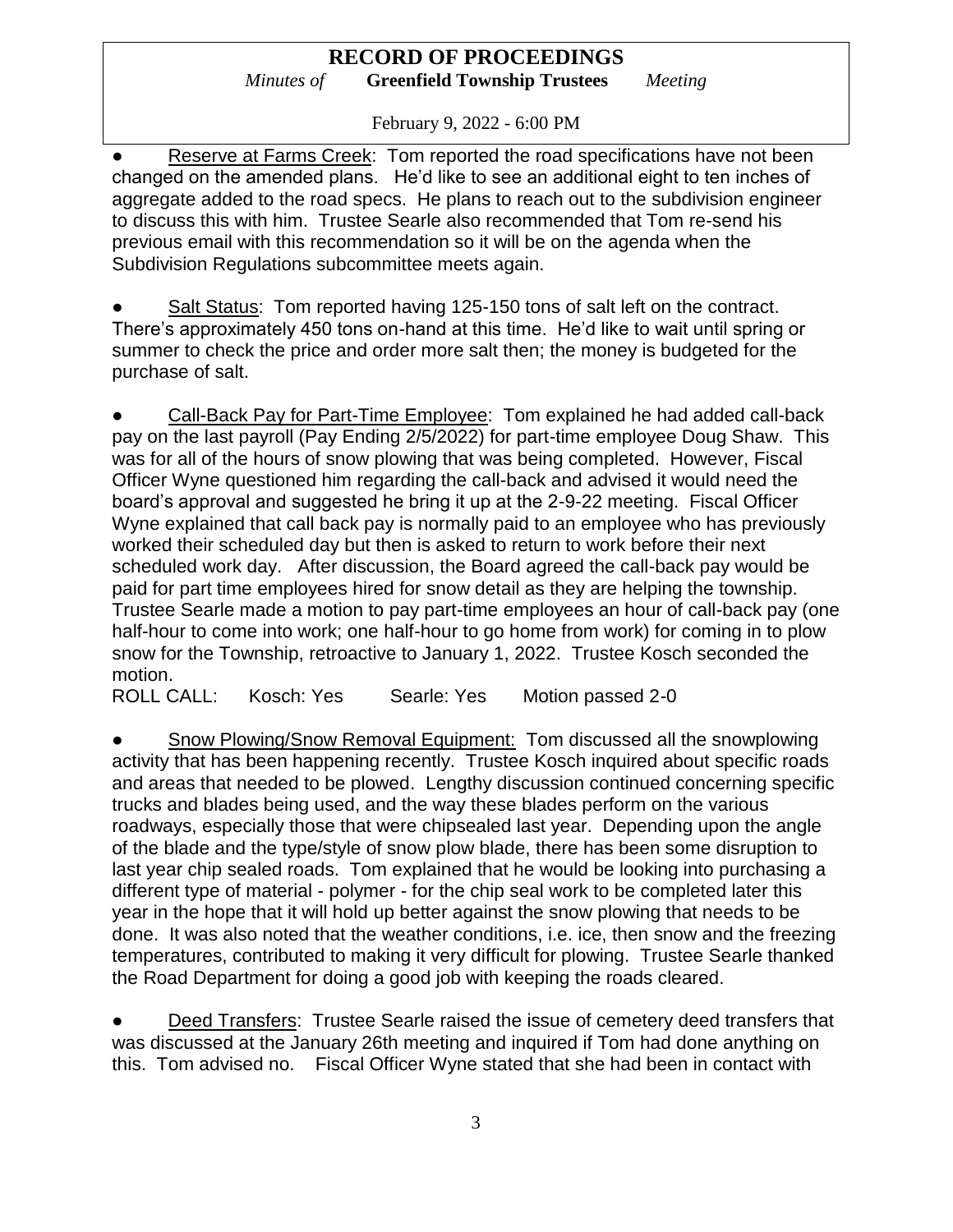# **RECORD OF PROCEEDINGS**

*Minutes of* **Greenfield Township Trustees** *Meeting*

February 9, 2022 - 6:00 PM

Amy at the Prosecutor's Office, and Amy will be forwarding information to her about this issue. It can be revisited once the information is received.

**FIRE DEPARTMENT BUSINESS:** Chief Brad Smith presented the following items:

● AFG Grant Funds: Chief Smith explained the EHP - environmental review - had been conducted as part of the process for installing the Cascade system. The majority of the Cascade system and RIT (Rapid Intervention Team) pack will be paid for with federal money; however, a portion will need to be paid by the Department/Township. The grant award totals \$47,962.86. The Township will need to pay \$2,398.14. The quotes came back as: Cascade: \$46,361; RIT Pack: \$3,960. A price increase will occur in March 2022. There are two different vendors: Breathing Air for the Cascade system; Atlantic Emergency Solution for the RIT Pack. Fiscal Officer Wyne asked to have this tabled until the next meeting on Feb. 23, 2022, a resolution will need to be completed and presented for the Boards' approval.

Levy Information: All the paperwork has been submitted to the Board of Elections. There will be a meeting scheduled soon to review the information and issue numbers.

Vehicle Incident: There has been no update on this incident. Chief Smith is still waiting for the homeowner to give him a quote.

ODNR Webinar: Chief Smith attended a webinar today which was presented by the Ohio Department of Natural Resources. It concerned revitalizing the township and parks, and potentially adding parks to the township. They also discussed water protection areas. Chief Smith plans to research Mt. Zion, as well as looking at providing more trails at Greenfield Lake.

Additional Training Hours Needed: Chief Smith raised the issue of two employees, Sean Tobin and Colin Osterman, who need additional educational hours. Their training hours allotment of 50 hours is about to be depleted due to attending Fire Officer 1 training already this year. They are scheduled to attend inspector training later this month. Chief recommends an additional 50 hours of training for each of them. Trustee Searle moved to grant an additional 50 hours of training time to Sean Tobin and Colin Osterman. Trustee Kosch seconded the motion. ROLL CALL: Kosch: Yes Searle: Yes Motion passed 2-0

New Medic: Trustee Searle inquired about the status of the new medic. Chief Smith confirmed the price was locked in by the Burgess Company based on the discussion and recommendation at the last Trustee Meeting. Burgess is waiting on the design blueprints to finalize everything. This is a four to five week turnaround time. Once that is received, they will present it to the Department. Fiscal Officer Wyne noted that the contract will need to be reviewed by Amy at the Prosecutor's Office, as well as